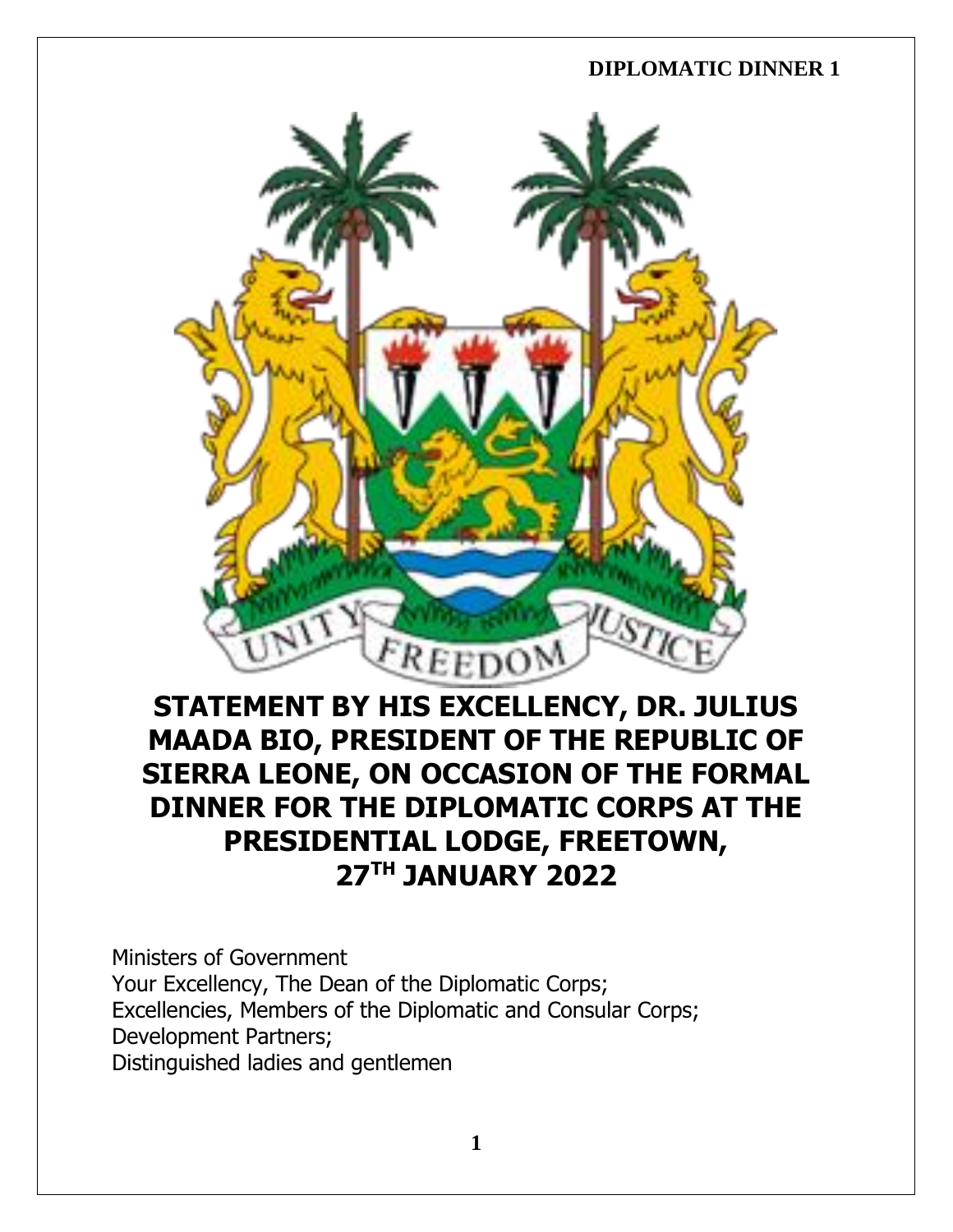1. Permit me to start by thanking every one of you, friends, old and new, for joining us this evening to break bread and share drinks. Eating together symbolically strengthens our special bond of friendship that we have built and are nurturing through mutual trust, respect, and cooperation.

2. We are committed to further enhancing mutual understanding, perceptions, and trust. We believe those are germane to sustainable and productive relations among our countries and institutions.

3. In a world confronted with persistent and emerging challenges from COVID-19, climate change and its attendant impact, irregular human migration and human trafficking, cybercrime and international crime, terrorism, to concerns about good governance, human rights and security, and peace and development, there is more need, and not less, to stay actively engaged in global and regional dialogues that strengthen our collective hand in making lives better.

4. We believe that with mutual cooperation and respect among our country and friendly nations and partners, our aspiration and hard work towards achieving the Sustainable Development Goals for our citizens is possible. We will, therefore, seek to increase our global diplomatic footprint by seeking to deepen and broaden cooperation with existing friends while also making new friends and working with new partners across the globe.

5. We have been working to consolidate and enrich our democracy and we have undertaken a significant and unprecedented number of institutional, governance, and rights reforms to that end. We are the fourth most peaceful country in Africa and we lead regional indices for our fight against corruption, investments in human capital development, expanding gender empowerment and representation, fostering democratic freedoms, and protecting and promoting the rights of persons.

6. We seek to expand trade and economic relations. We offer a resourcerich, predictable, and inviting investment ecosystem where all investments are guaranteed protection and promotion.

7. Through our Development Partnership Committee forum, we seek to strengthen intense strategic collaboration with our development partners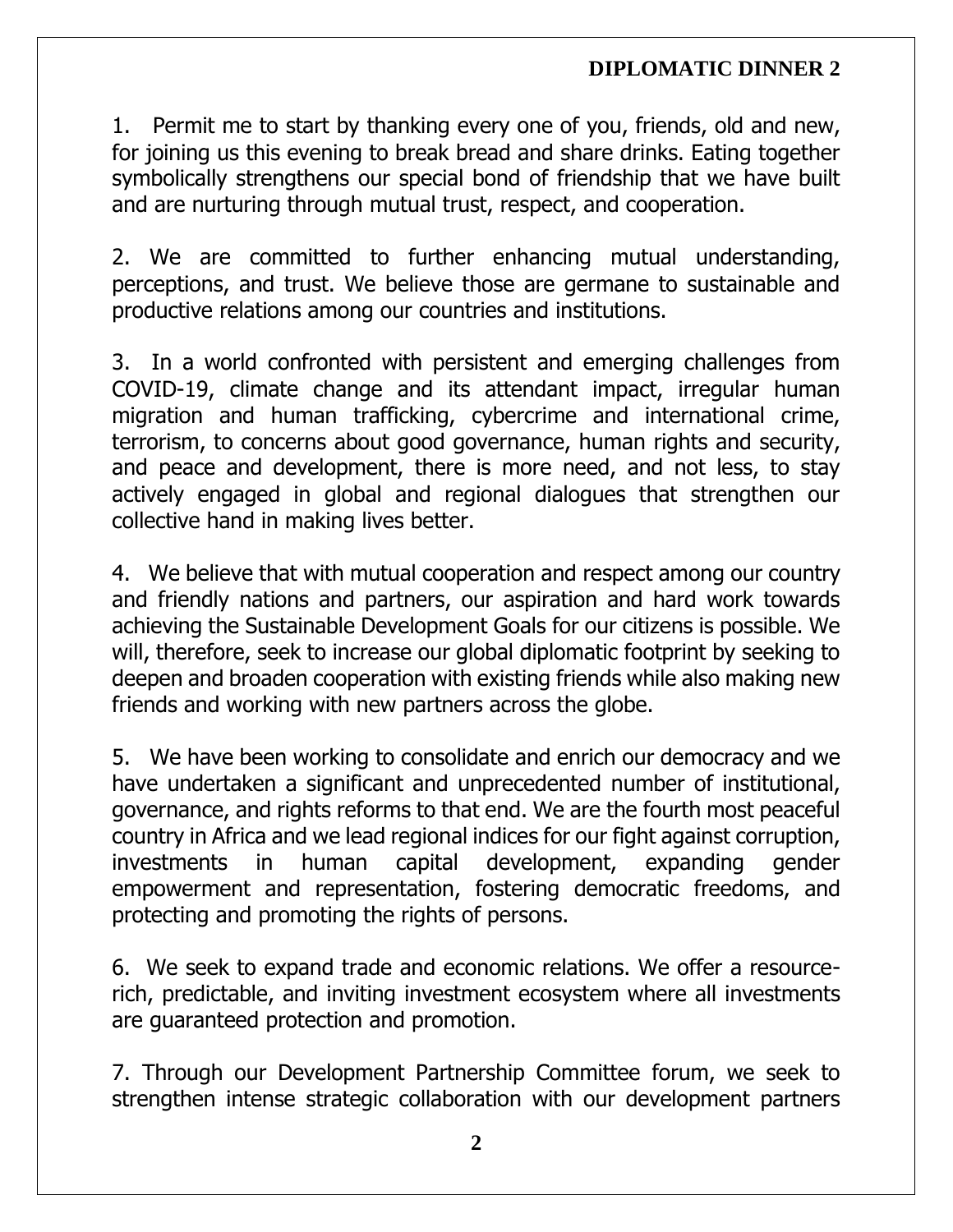and friends. We want more engagement in implementing our Medium-Term National Development plan. We are grateful that targeted development assistance interventions by our partners are helping improve lives and communities from sanitation, healthcare, potable water, energy access, infrastructure, service delivery, to social safety and social protections.

8. We also believe that establishing a Joint Commission for Cooperation agreement with our friends and facilitating more engagement across several areas of cooperation are central to the strategic plan developed for the Ministry of Foreign Affairs and International Cooperation.

9. As we have indicated, we are ready to share ideas and perspectives with global institutions and partners. We will also work with all friendly nations in order to embed sustainable development in Sierra Leone.

10. COVID-19 has taught us that only by strengthening cooperation and collaboration can we tackle and prevail over global existential threats and safely navigate the difficult pathway to building back better. There is no gainsaying that our common problems and common interests require more diplomacy, not less.

11. To that end, we will soon commission our first-ever Diplomatic Academy that will train foreign service officers in Sierra Leone and across the subregion. It will serve as a centre of excellence for foreign and diplomatic studies in the region and it will equip our foreign service officers with the highest skill levels to engage in global diplomacy. New issues demand new approaches and new expertise. COVID has taught us that mastering new technologies and gaining proficiency in using new tools will only enhance our diplomatic tradecraft. Sierra Leone will therefore train its foreign service cadre to meet these new demands and expectations.

12. Excellencies, ladies and gentlemen, Sierra Leone believes that it can contribute its fair share to dialogues on global and regional peace and development. In that spirit, Sierra Leone has received the mandate of the ECOWAS community as the sole candidate for a seat at the United Nations Security Council in the non-permanent category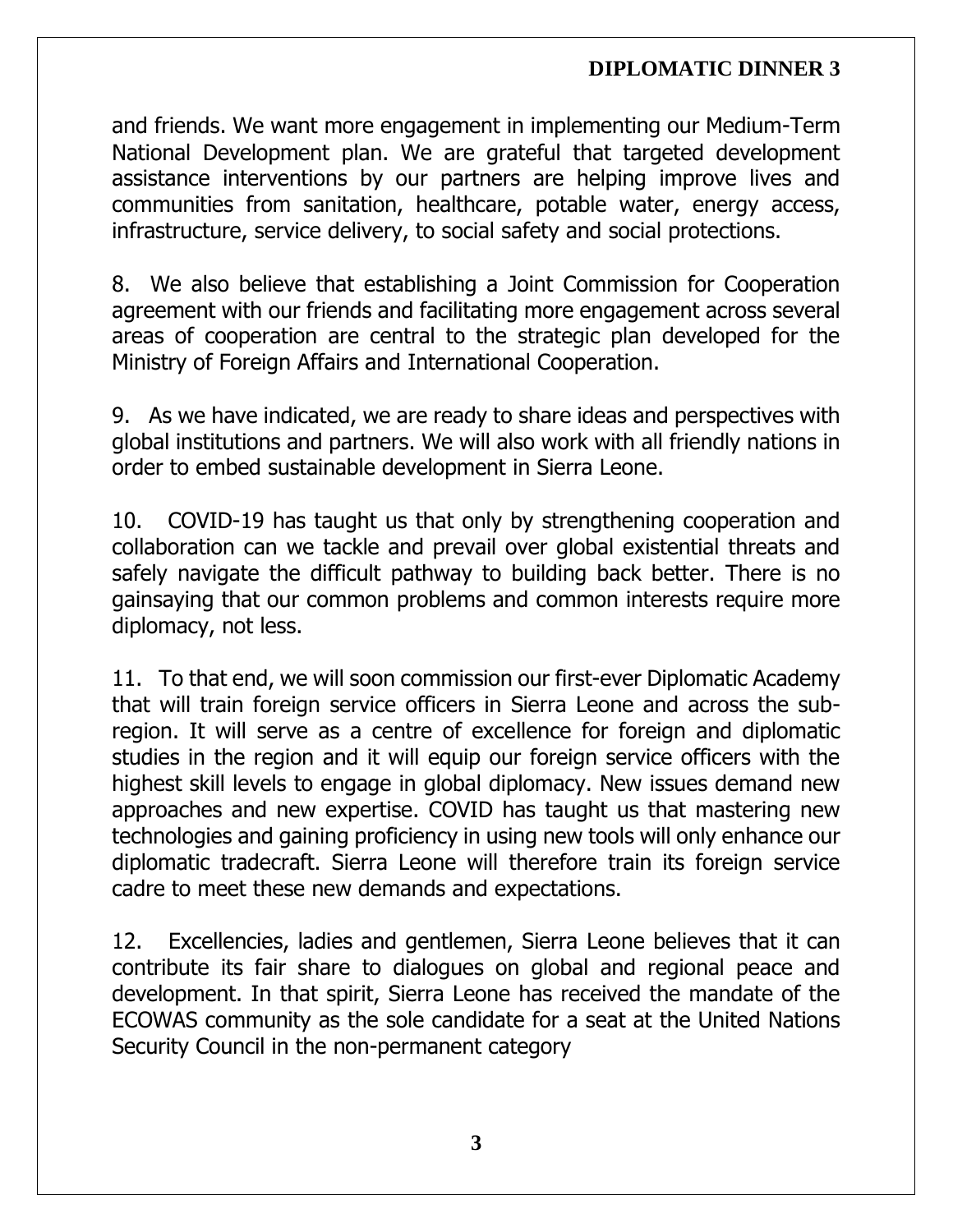13. Clearly, Excellencies, distinguished ladies and gentlemen, our bid tells a powerful story – that Sierra Leone is a successful case of post-war reconstruction and peacebuilding; -- that in peace, the voices of small nations matter at the highest global levels of conversations and decisionmaking because only those small nations can best articulate their experiences and concerns.

14. As Coordinator of the Committee of Ten on the Reform of the United Nations Security Council, Sierra Leone leads advocacy to address historical injustices and advance the Common African Position as presented in the Ezulwini Consensus and Sirte Declaration.

15. In West Africa, we live in a rapidly changing neighbourhood where concerns about democratic governance are complicated by complex security and humanitarian threats. Events in Mali, Guinea, and now in Burkina Faso illustrate the urgent need to work together to peacefully reinstate democratic civilian rule and restore peace and stability. A stable and thriving West Africa will contribute to regional and overall global peace and prosperity. Ultimately, the goal of our diplomacy is to ensure peace and prosperity in Sierra Leone and across the world.

16. Excellencies, Ladies and Gentlemen, let me conclude, with a quick word of reflection on the views of a long-standing American diplomat, William Burns, in his "10 Parting Thoughts for America's Diplomats."

17. He states that "Diplomacy may not be the world's oldest profession, but it remains one of the most misunderstood." People "question its relevance and dismiss its practitioners, especially [. . .], when international affairs are rocked by powerful and tumultuous transitions." But we, as leaders of Governments, need professionals with the requisite skills and knowledge who can help us make sense of and navigate a bewildering and very complex world.

18. This dinner celebrates you, the professionals. I want to thank you once more for everything you do in helping us navigate our complex world, in promoting good governance and trade, in fostering cultural understanding and mutual respect, and in pursuing peace and prosperity for all.